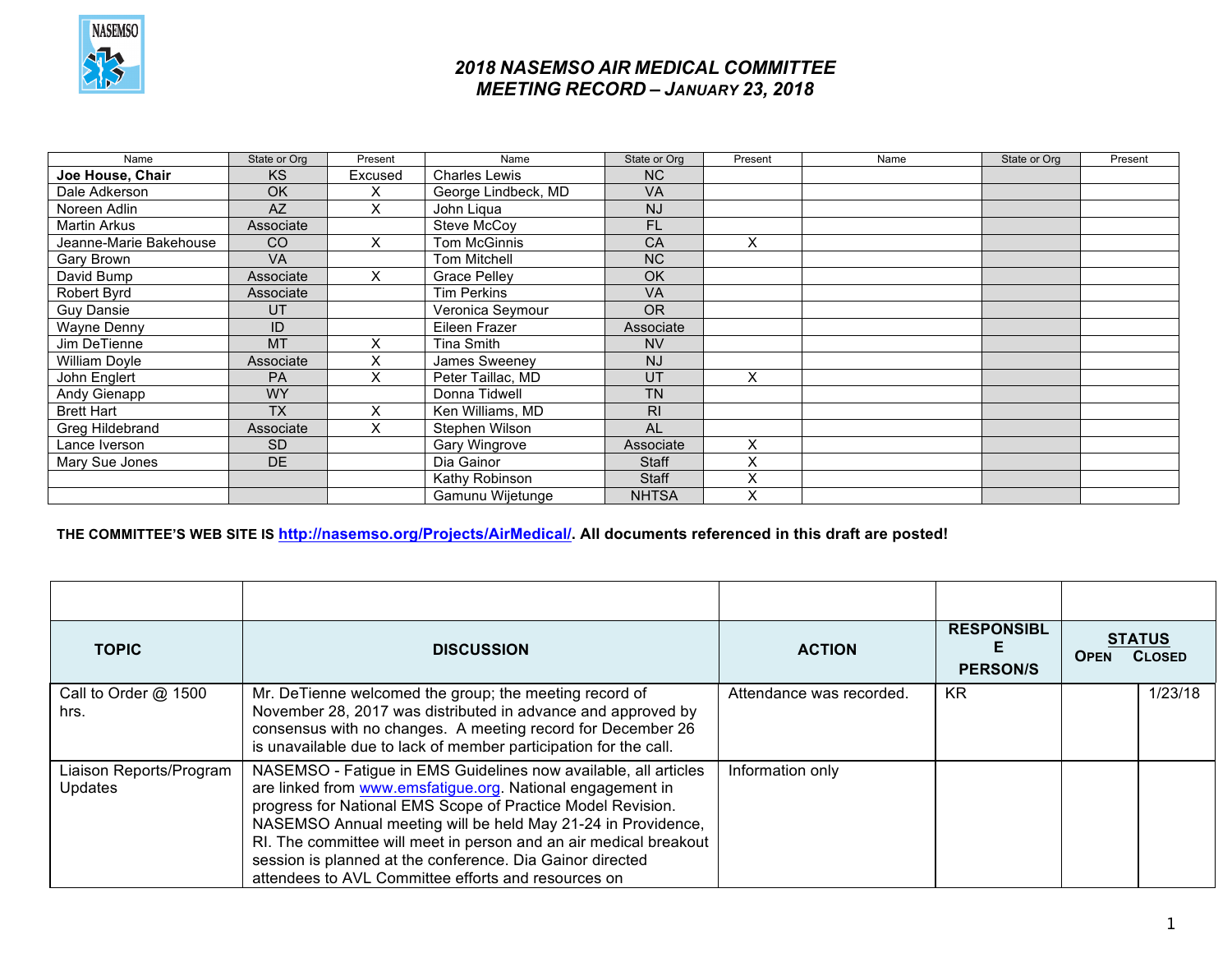

## *2018 NASEMSO AIR MEDICAL COMMITTEE MEETING RECORD – JANUARY 23, 2018*

|                    | vehicle/agency inspections. The DOT web site for consumer-         |                  |  |  |
|--------------------|--------------------------------------------------------------------|------------------|--|--|
|                    | related air ambulance complaints has been updated and is           |                  |  |  |
|                    | available at                                                       |                  |  |  |
|                    | https://www.transportation.gov/airconsumer/airambulance.           |                  |  |  |
|                    | NHTSA – Mr. Wijetunge mentioned that the GAO is in the early       |                  |  |  |
|                    | stages of a new air ambulance analysis focusing on patient billing |                  |  |  |
|                    | issues. Members were directed to Model Uniform Core Criteria       |                  |  |  |
|                    | (MUCC) for Mass Casualty Triage at EMS.gov. An informative         |                  |  |  |
|                    | webinar on the topic is being offered by NHTSA on February 7 at    |                  |  |  |
|                    | 1 pm EST. Registration available at https://www.ems.gov/ems-       |                  |  |  |
|                    | focus.html.                                                        |                  |  |  |
|                    | CAMTS – Eileen Frazer mentioned assistance provided to trauma      |                  |  |  |
|                    | rules in Washington state that previously prevented fixed wing     |                  |  |  |
|                    | aircraft from responding to scene calls in remote areas. This      |                  |  |  |
|                    | issue has been resolved. She also mentioned updates to CAMTS       |                  |  |  |
|                    | standards that will be available soon.                             |                  |  |  |
| Committee Workplan | Kathy Robinson reported that NASEMSO continues to provide          | Information only |  |  |
|                    | one-on-one consultation for states implementing the model rules.   |                  |  |  |
|                    | A few have implemented "carte blanche," others have utilized       |                  |  |  |
|                    | individual sections to meet state needs, and others have found     |                  |  |  |
|                    | them useful to help with internal procedural issues. While we are  |                  |  |  |
|                    | not "adjudicating" individual comments received from the public,   |                  |  |  |
|                    | we are maintaining the workplan with updated info and resources    |                  |  |  |
|                    | for states as they become available. We are informally tracking    |                  |  |  |
|                    | progress (official data collection was not included in NASEMSO's   |                  |  |  |
|                    | strategic plan) and we rely on the states to let us know when the  |                  |  |  |
|                    | AMMR are used. Dr. Taillac noted the AMMR were particularly        |                  |  |  |
|                    | useful towards full implementation in UT. The group was invited    |                  |  |  |
|                    | to submit examples of policies, procedures, and materials that can |                  |  |  |
|                    | be shared and used to support implementation. We will continue     |                  |  |  |
|                    | to list the AMMR implementation on the standing agenda in order    |                  |  |  |
|                    | to assist states with issues that might arise. Resources will be   |                  |  |  |
|                    | developed on an as needed basis.                                   |                  |  |  |